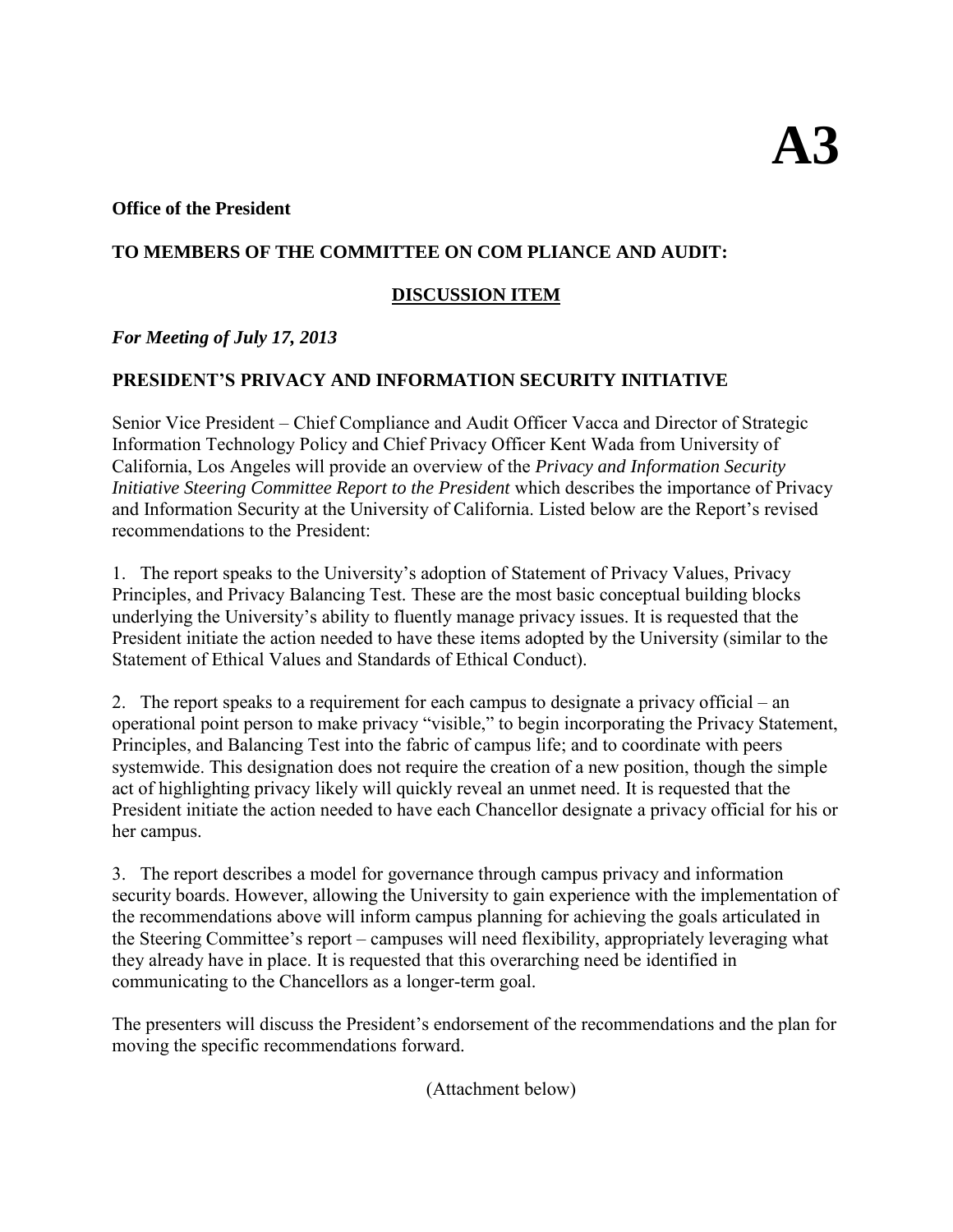# President's Privacy and Information Security Initiative

July, 2013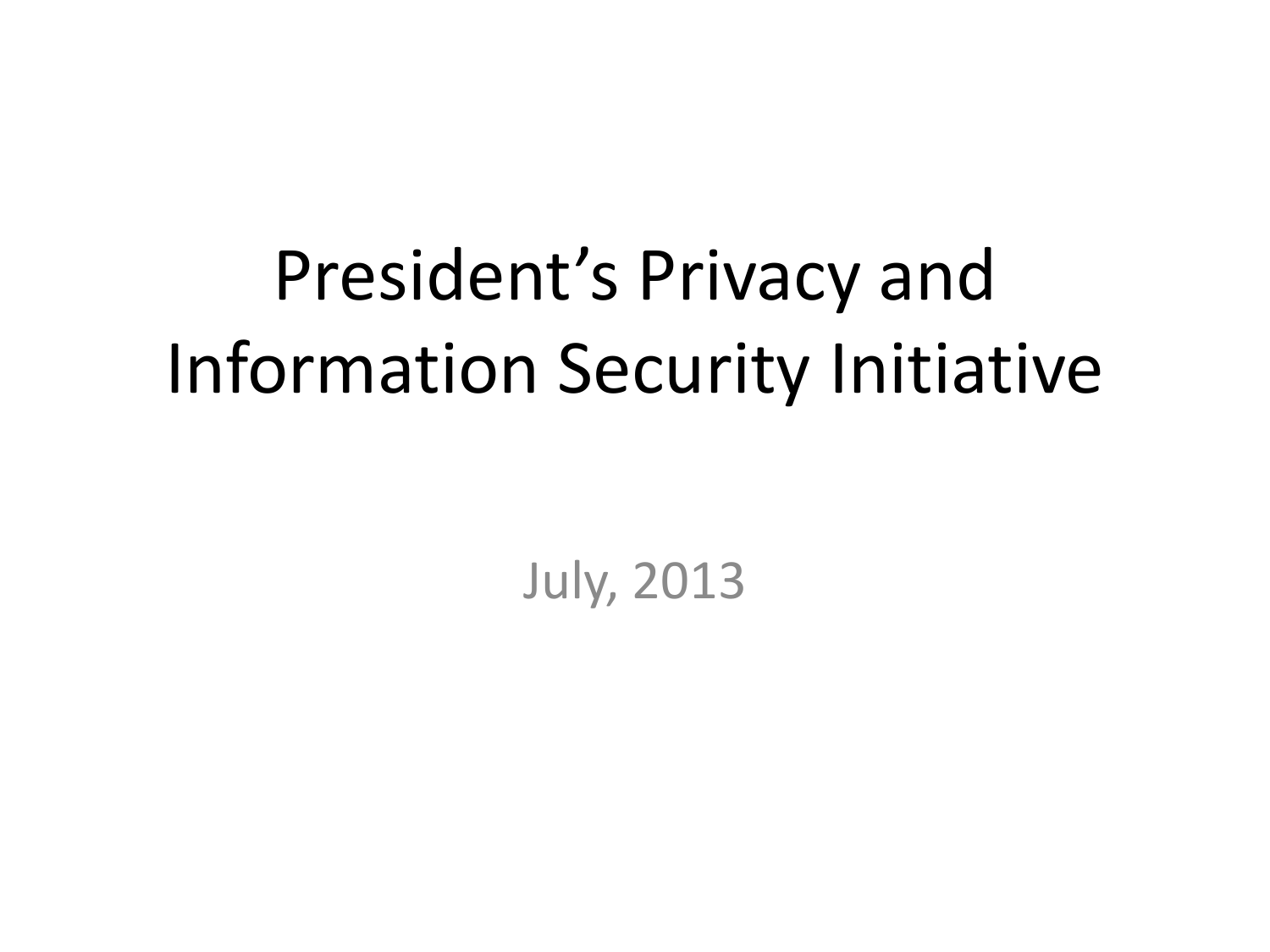## Privacy …

- Is fundamental to the University, long part of the UC culture
- Underpins academic and intellectual freedoms key to the mission
- Provides a basis for an ethical and respectful workplace
- Together with information security, is critical to the University's ability to be a good steward of information entrusted to it by students, faculty, staff, and community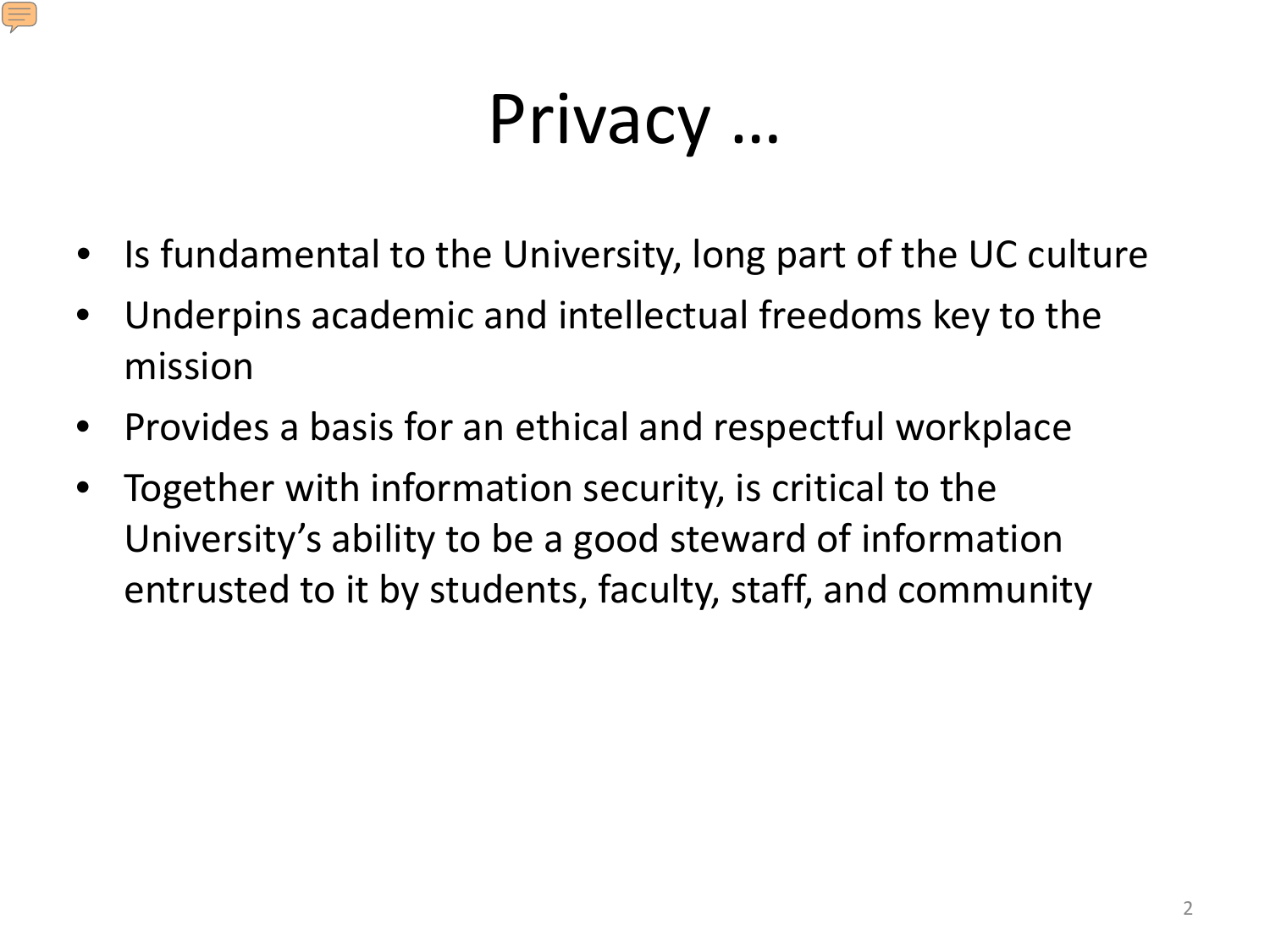# What's Changed? Why Now?

- $\bigwedge$  Technology (e.g., smartphones, expectations in the Facebook era)
- ↑ Consequences of failure (e.g., breaches)
- ◆ Proliferating obligations (e.g., law, regulation, etc.)
- $\bigwedge$  Proliferating partnerships with external vendors (e.g., Google, Microsoft)
- **The Tensions between privacy and information security** ◆ And much more ...
- No vehicle to adjudicate circumstances which cross policy jurisdictions or to consider balance with other University values and obligations (challenging)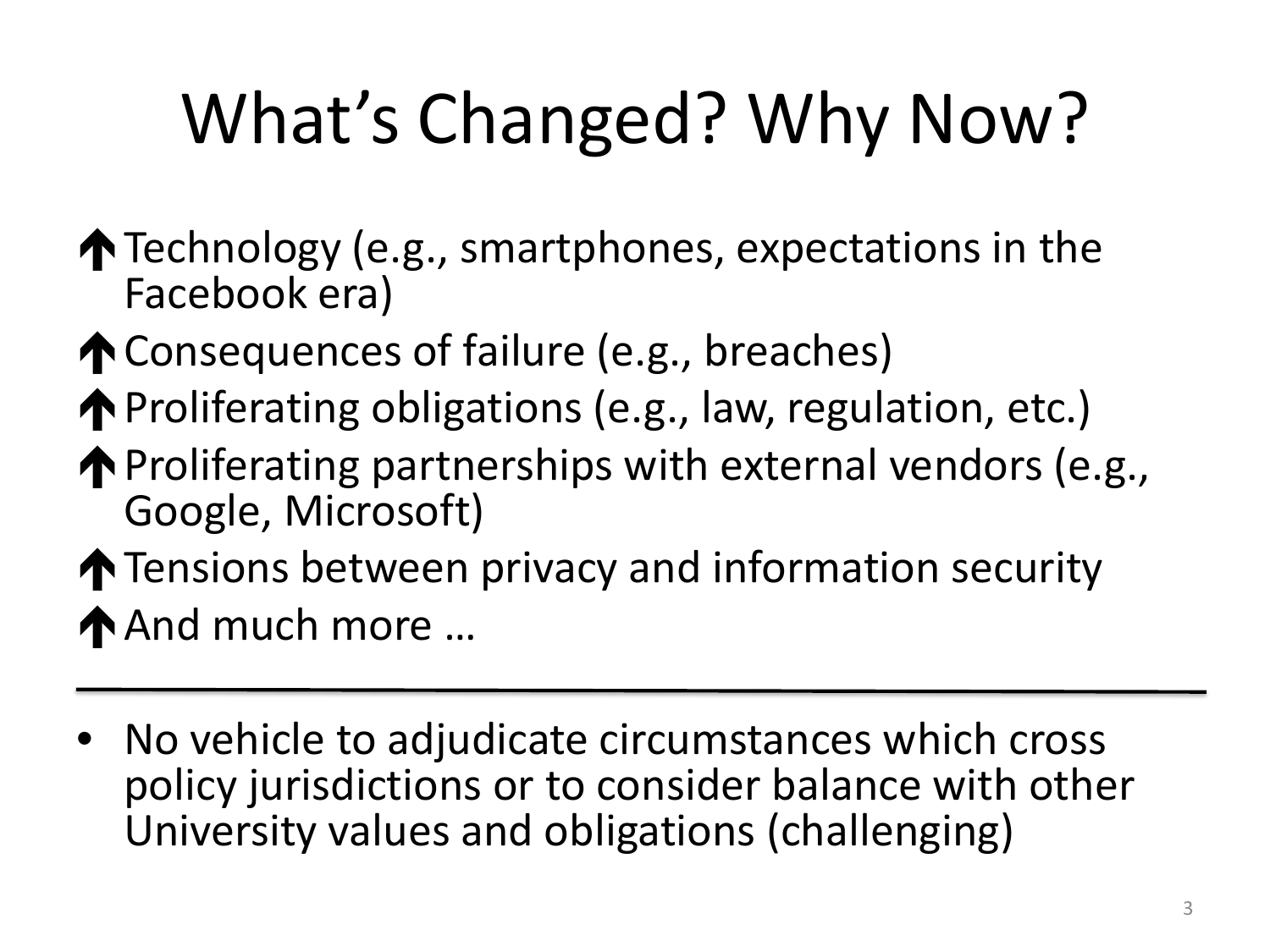# The Charge from the President

- Take a step back and consider what is appropriate for UC in today's world, and recommend:
	- An overarching privacy framework
	- Governance, implementation and accountability structures
	- Formal ongoing process to address technical and societal changes impacting privacy and information security
	- Specific actions to implement the framework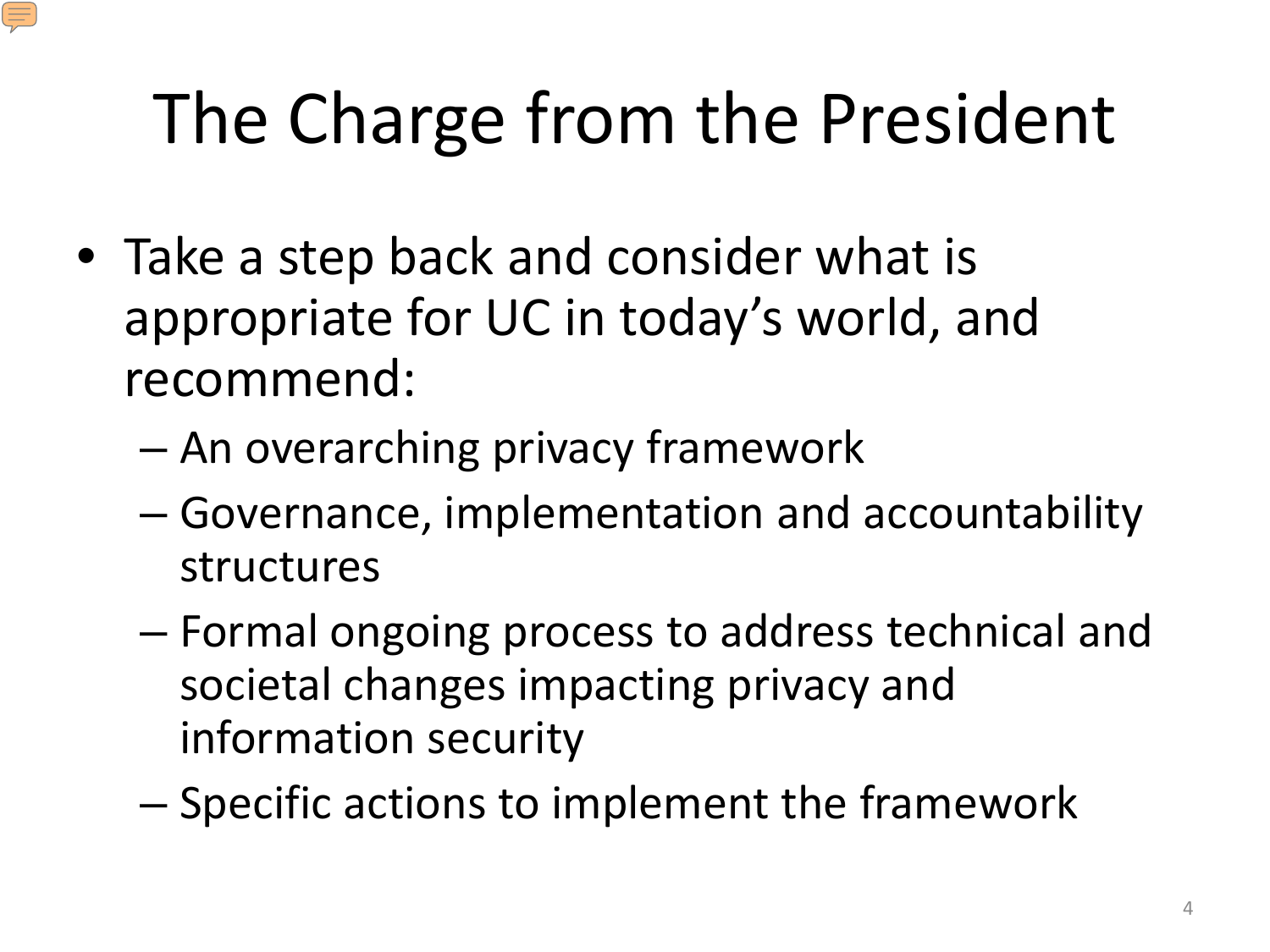## The Committees

- Working Group
	- 16 members: faculty and staff representing key areas
	- Developed concepts and recommendations
- Steering Committee
	- 28 members: faculty, students, and administrators representing campuses and UCOP
	- Reviewed recommendations of Working Group and gave direction for next steps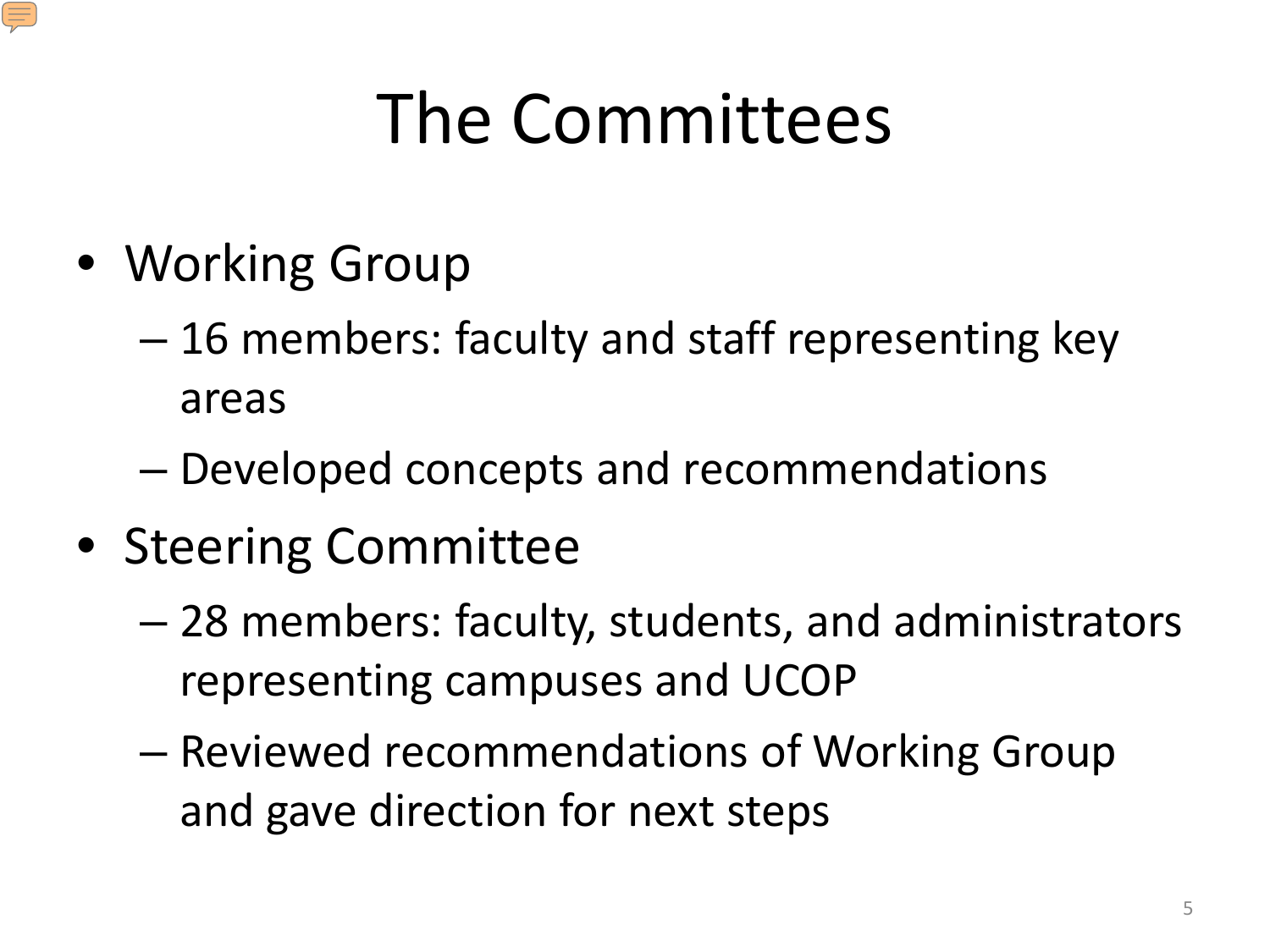# Key Deliverables

- *Definitions*
- *Three recommendations* that together provide an overarching framework to guide decision-making and policy development at UC when privacy is involved:
	- A set of privacy values and principles, and a balancing test to adjudicate between multiple competing factors
	- A governance structure integrating privacy and information security
	- An operational point for privacy matters on each campus
- *Implementation schedule*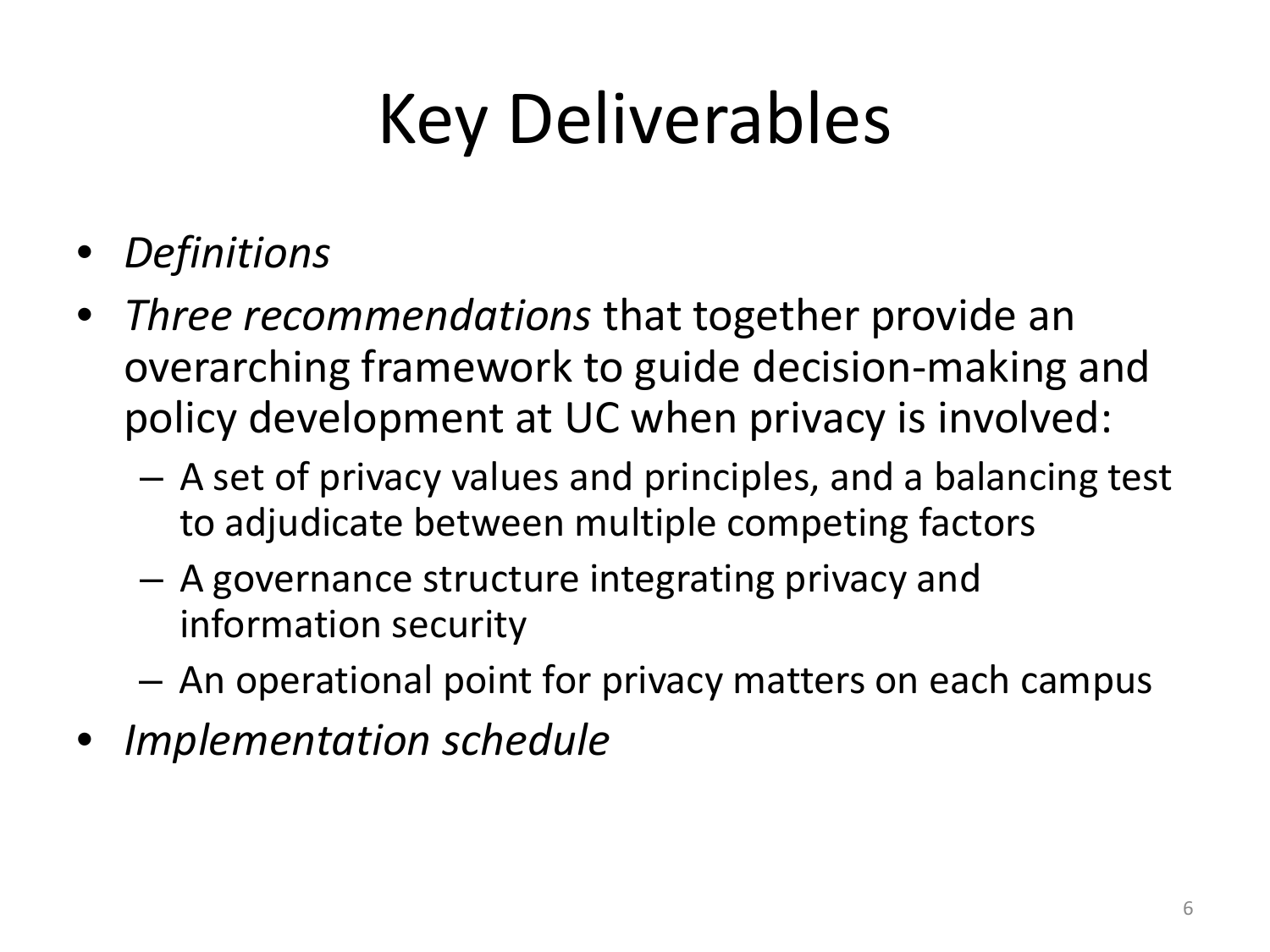## Definitions

**Individuals** (e.g., web sites visited, research being conducted and related data)

## **Information Security**

protects all information and infrastructure **Information about individuals**  (e.g., student or patient records; or SSNs)

**Confidential information**  (e.g., intellectual property, security info)

**Information**

**Infrastructure**  (e.g., computers and networks)

## **Autonomy Privacy**

ability of individuals to conduct activities without observation

## **Information Privacy**

protects information about individuals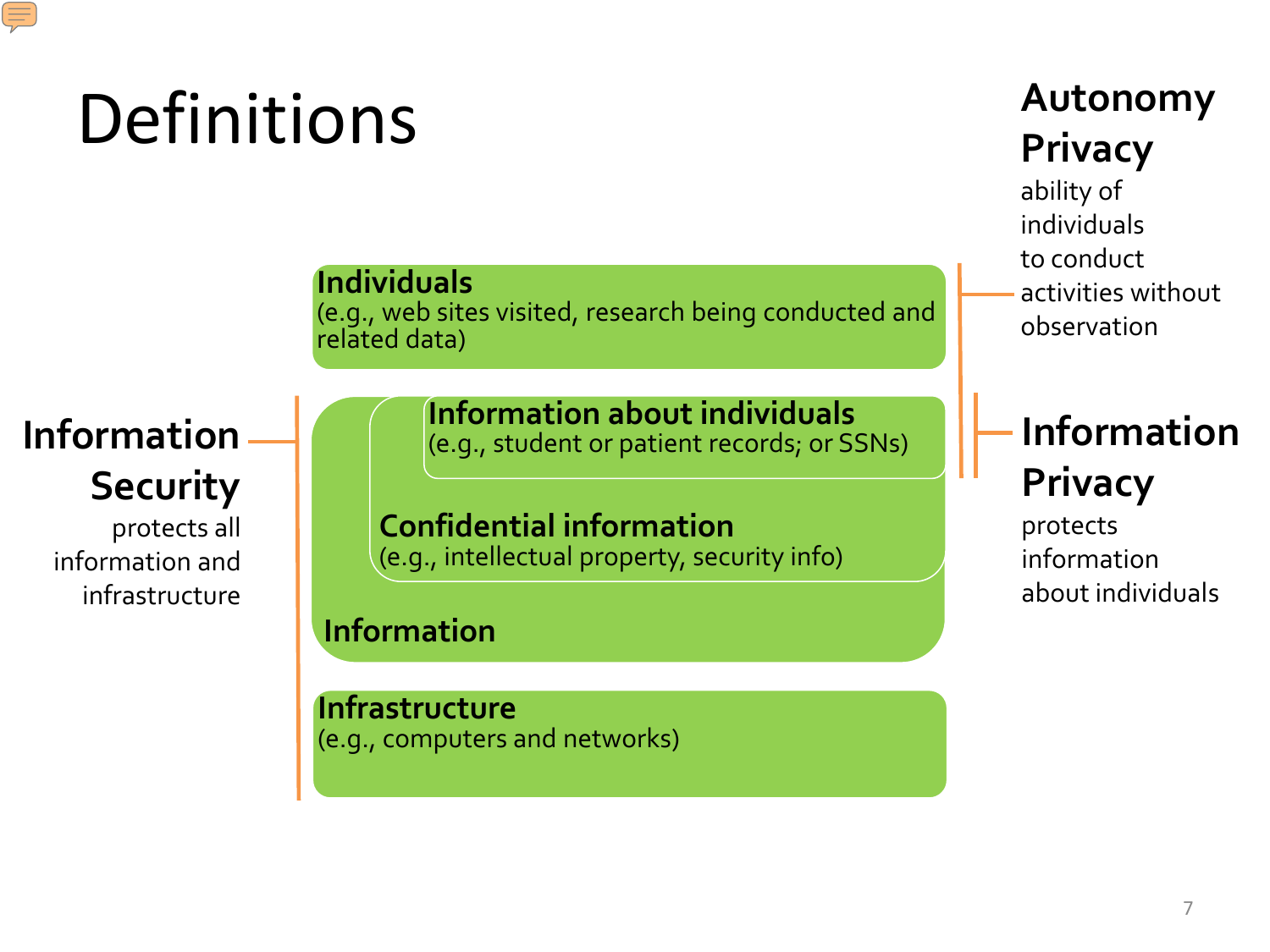## Recommendation 1

- University shall adopt:
	- UC Statement of Privacy Values
	- Privacy Principles
		- for Autonomy Privacy
		- for Information Privacy
	- Balancing Process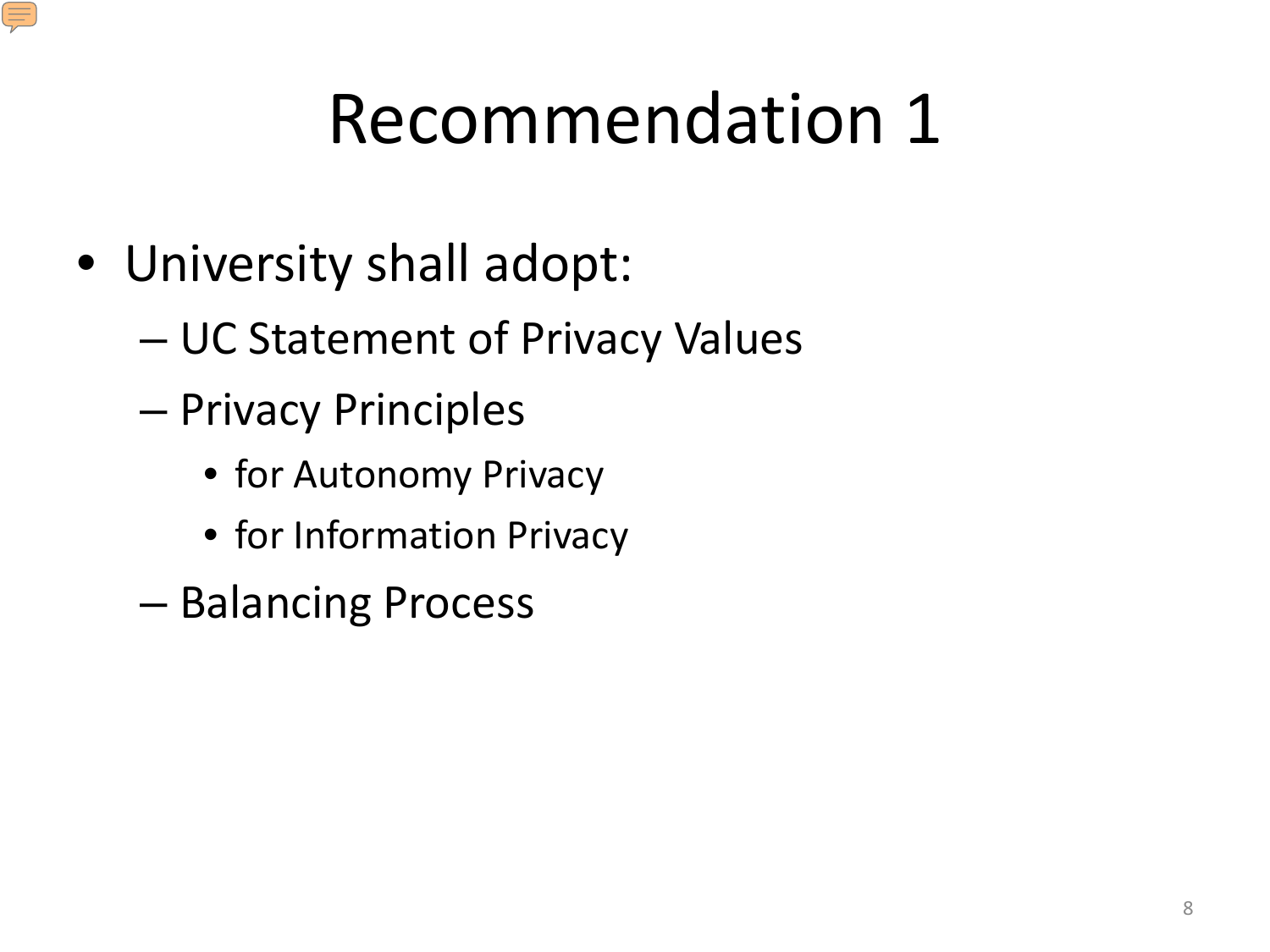# R2: Campus Privacy and Information Security Boards

- Each Chancellor assign to an existing body or form a Board: advisory
- leverage what they already have in place
- Joint Academic Senate Administration
- Set strategic direction, not operational
- Champion privacy values, principles and balancing process
- Monitor compliance and assess risk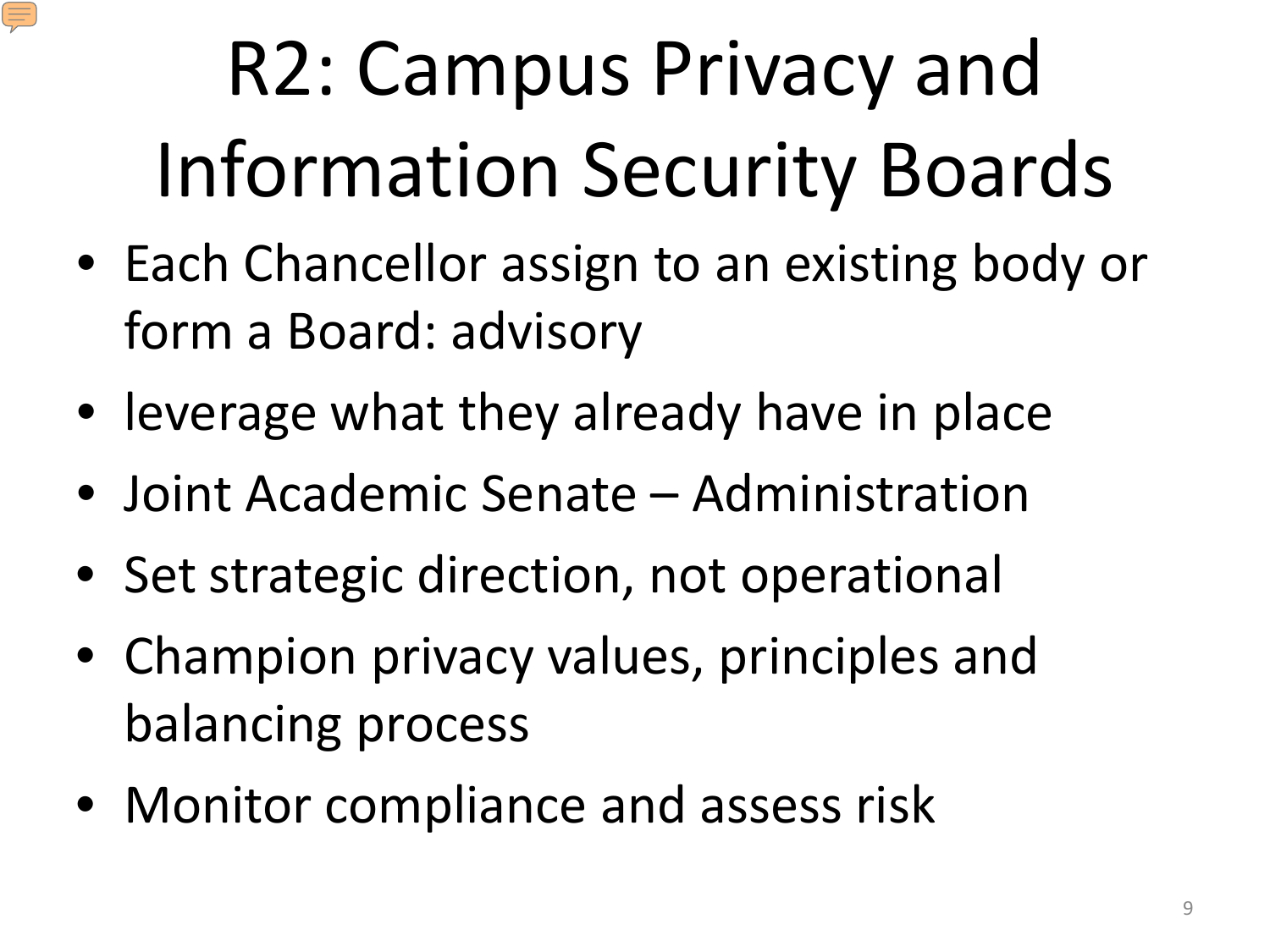# R3: Campus Privacy Official

- Each Chancellor designates a Privacy Official to be operational/management point on privacy matters
	- Responsible for collaborative development, implementation and administration of unified campus privacy program
	- Work's closely with campus Board
	- Responsible for infusing understanding and use of privacy values and principles across the campus
	- Does not need to be a new position, but at least a new responsibility for someone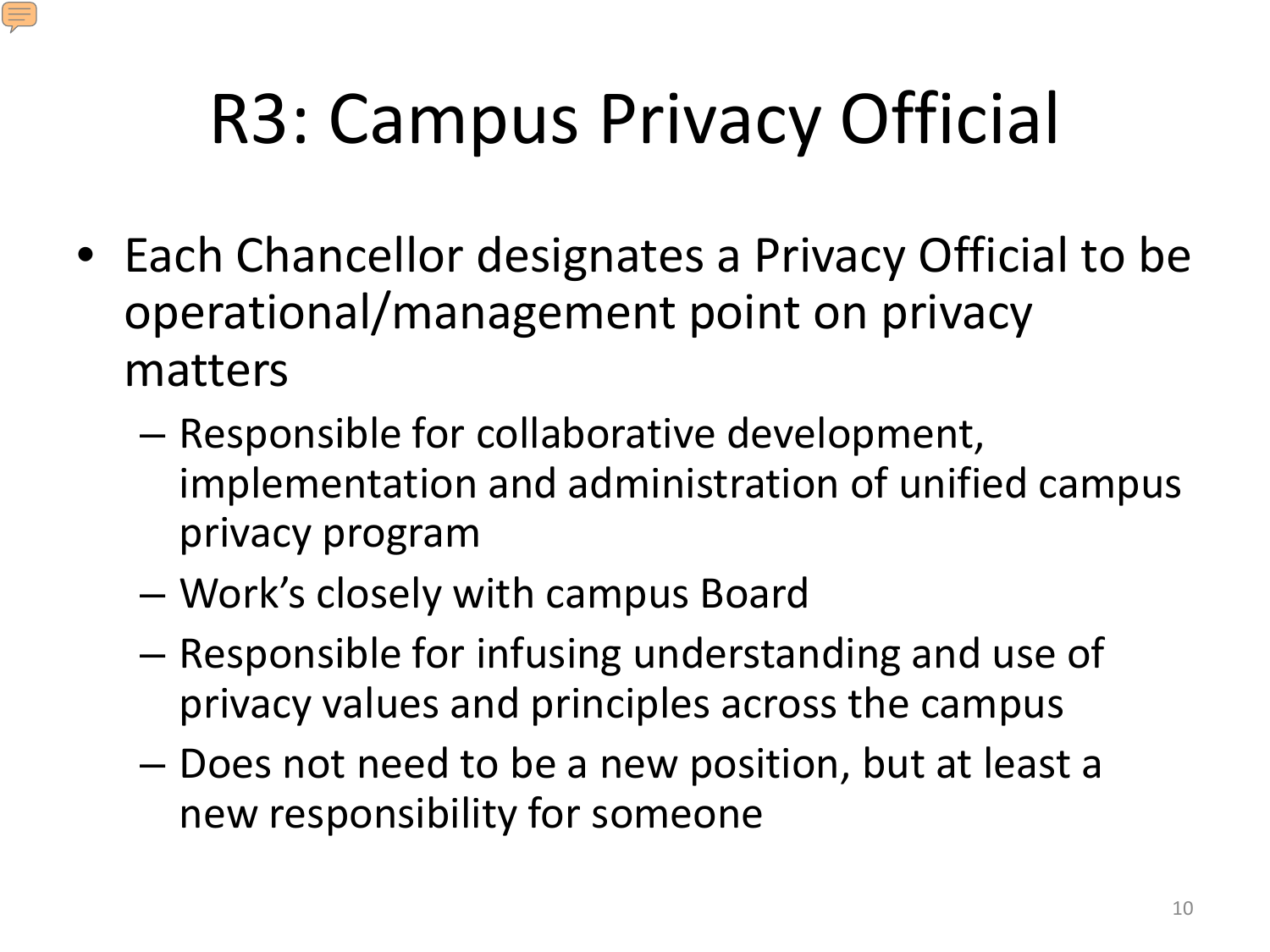## Systemwide Board for Privacy and Information Security

- Should await campus experience
- In the interim Office of Ethics and Compliance will serve as the unit collecting case studies and best practices systemwide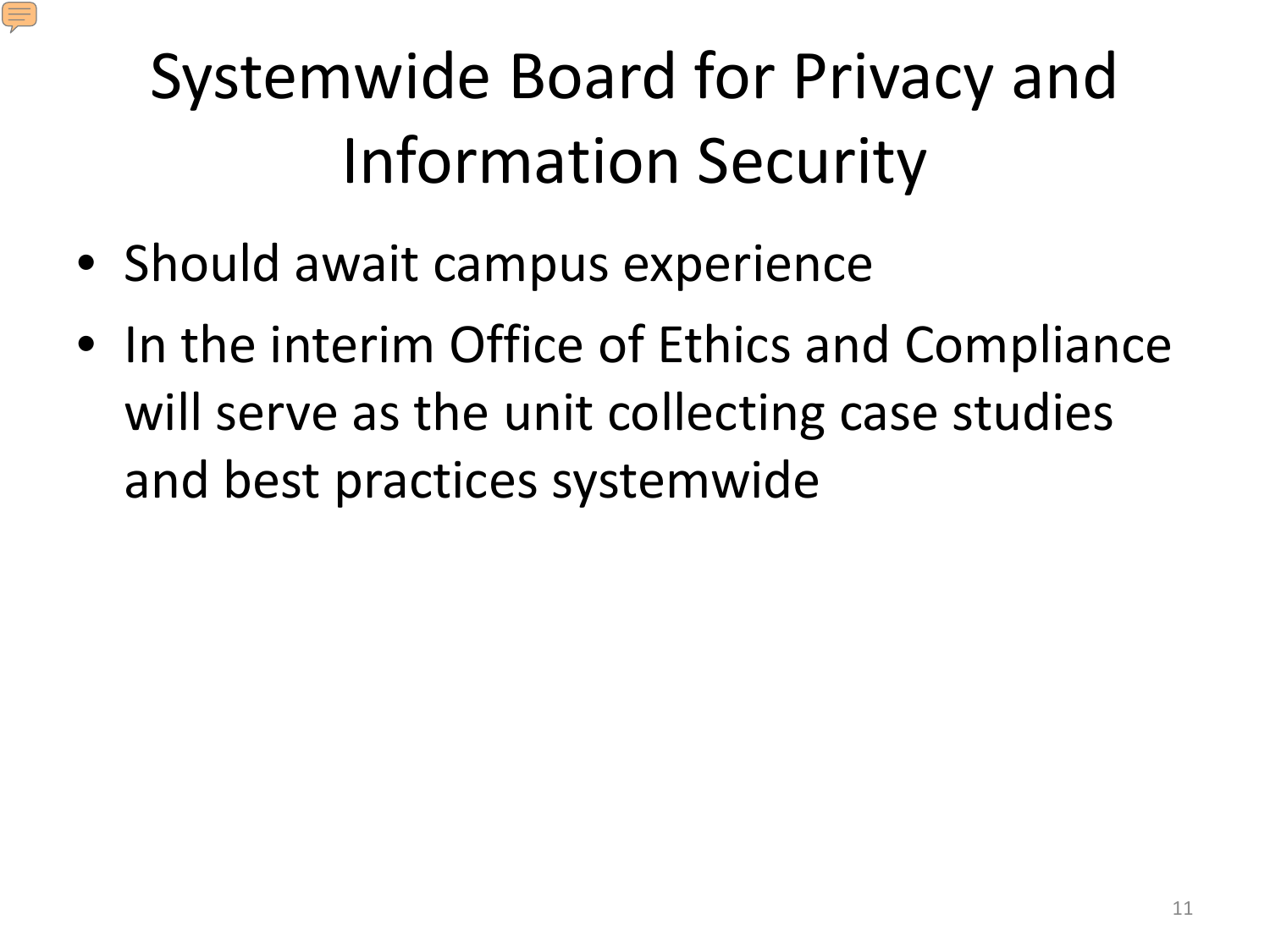# Implementation Schedule

## • 2013-14

- Adopt committee recommendations
- Board formations
- Privacy Officials designated
- System work group policies and communication
- Training and education
- $2014 15$ 
	- Training and education
	- Build out campus privacy programs
	- Collect metrics and evaluate overall approach
- 2015 and beyond
	- Revise approach according to feedback received
	- Establish privacy reviews
	- Review and share balancing cases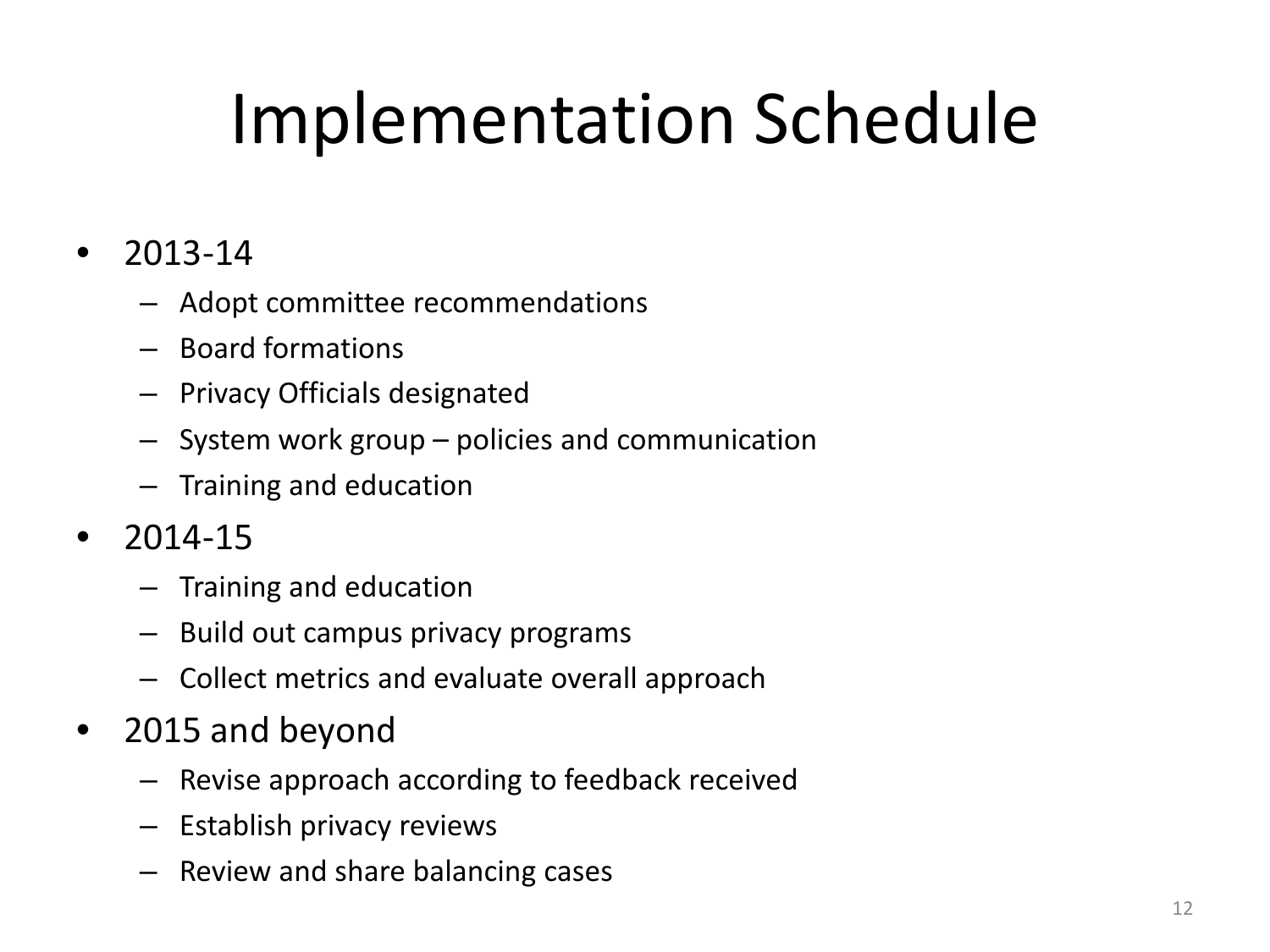## Key Outcomes

- Identifying and distinguishing *autonomy privacy* from *information privacy*, and relating them to *information security*
- Integrating autonomy privacy and information privacy into a holistic framework led by the University's mission and values
- Allowing for institutional deliberation across values, obligations, policies, and jurisdictions through the Boards
- Increased awareness and communication